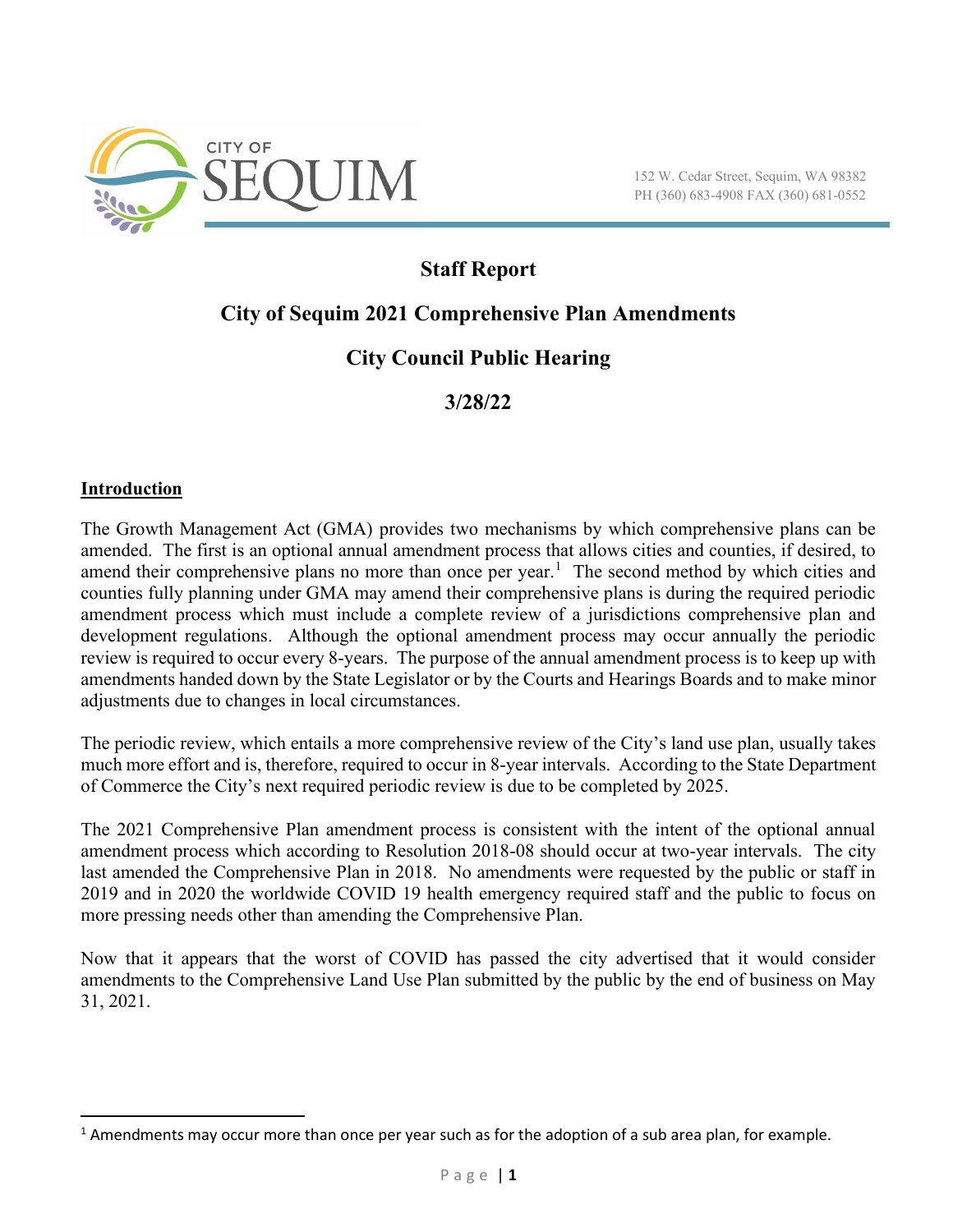The city received four requests from members of the public to amend the City's Comprehensive Plan, one amendment request from City staff and one amendment request from the City Council<sup>2</sup>. On July 26, 2021, the Council placed these amendment requests on the 2021 Comprehensive Plan Docket for further review. The amendment requests are summarized below.

### **Summary of Amendment Requests<sup>3</sup>**

**Amendment request CPA-21-01** is a proposed text and map amendment to change the Comprehensive Plan's land use designation for property commonly known as the Heckman Subdivision located at the southwest corner of Silberhorn Road and South  $7<sup>th</sup>$  Avenue (see Map #1 below) from low-density residential to multi-family.

### **Staff Discussion and Planning Commission recommendation regarding CPA-21-01**

Staff proposes to address this amendment request through staff's recommendation for CPA-21-05. Addressing CPA-21-01 through amendment CPA-21-05 avoids amending the Comprehensive Land Use



Map #1

Map during the annual review process.

### **Recommendation**

The Planning Commission, with a vote of 4 in favor and 0 against, recommends CPA-21-01 be addressed through amendment CPA-21-05.

<sup>&</sup>lt;sup>2</sup> The City Councils interest in encouraging development of affordable workforce housing required staff to identify and propose more than one text amendment to the comprehensive plan.

<sup>&</sup>lt;sup>3</sup> See attachments for copies of the applicant's amendment requests.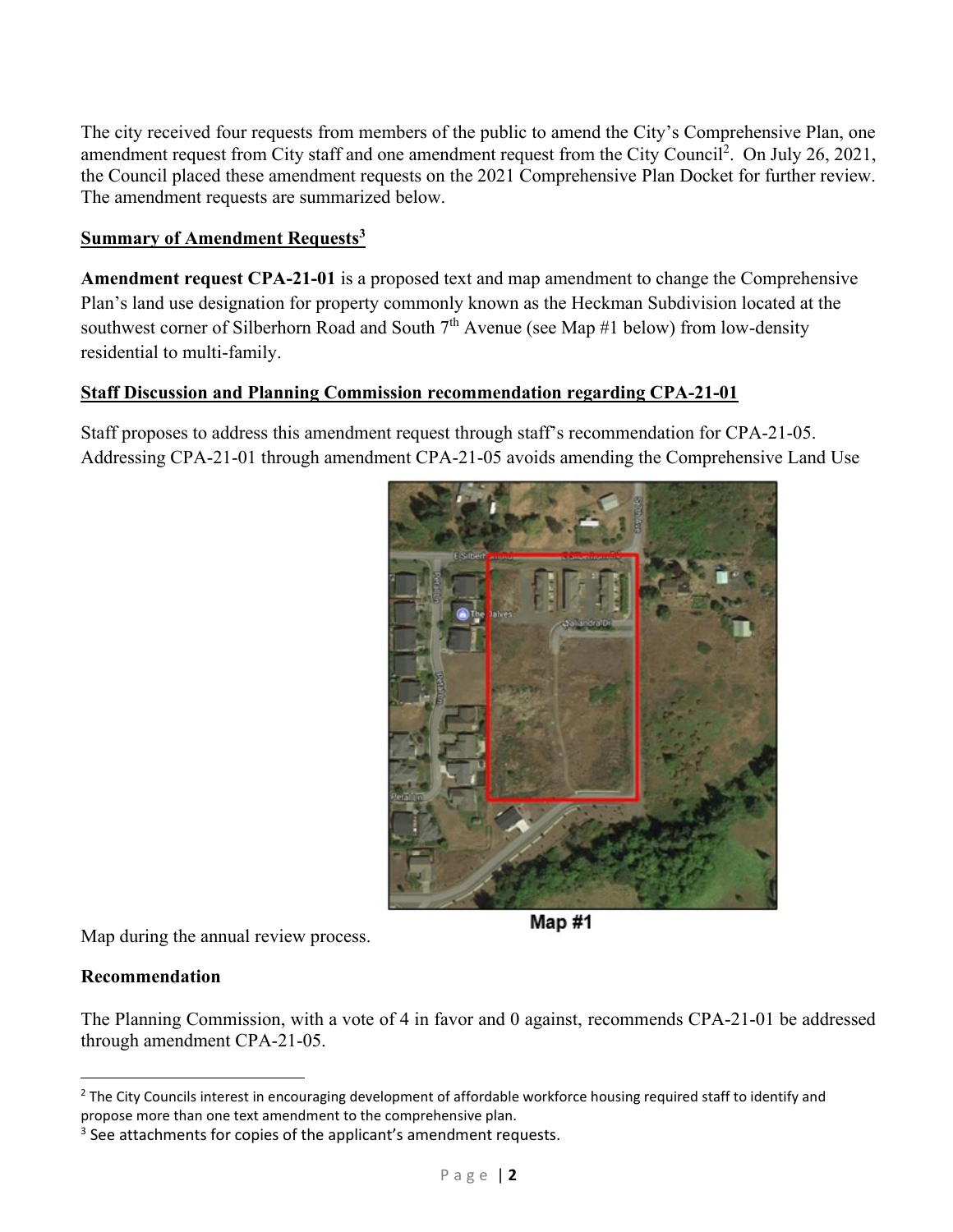**Amendment request CPA-21-02** was not docketed by the City Council.

**Amendment request CPA-21-03** was withdrawn by the applicant.

**Amendment request CPA-21-04** is a text amendment to Transportation Policy 4.3.9, Private Streets. Whether private streets should be allowed in new developments has been actively debated by the City Council since review and approval of the Lavender Meadows Binding Site Plan. Although the Council's current policy is not supportive of private streets, staff has suggested that an outright prohibition on private streets in the Comprehensive Plan may be a policy that will not serve the city well in the future if a development opportunity arose that the City embraced but proposed a private street system. A Master Planned Resort may be such a development. The Planning Commission agrees with staff that the Council should at least amend the policy to allow consideration of private streets in the future under certain circumstances. To facilitate this flexible policy approach staff is proposing to amend Comprehensive Plan policy language that currently prohibits private streets anywhere in the City and, instead, allow private streets through City Council or other City action.

### **Staff Discussion and Planning Commission recommendation regarding CPA-21-04**

On February 10, 2020, the Sequim City Council passed a moratorium prohibiting the application, processing, or approval of any new manufactured home parks. The moratorium provides the City time to develop new policy and land use regulations, which affect requirements for streets in manufactured home parks. The city held a public hearing within 60 days of the emergency action on March 23, 2020, per state law (RCW 36.70A.390).

On April 13, 2020, staff asked the Council for further direction regarding the Council's policy on manufactured home parks and private streets. The Council's directive extended the moratorium for an additional six months to allow staff to work with the Planning Commission on crafting proposed amendments to the City's manufactured home park street regulations.

On January 11, 2021, the City Council adopted new street standards that prohibit the development of private streets in new developments throughout the city. This prohibition is consistent with Comprehensive Plan policy that also prohibits private streets.

Staff's opinion is that while the Council has the legislative authority to prohibit private streets the issue related to private streets is less to do with the ownership of streets (i.e., public versus private ownership) and more to do with the City's past implementation of policy related to private streets. Staff believes that private streets may be appropriate in certain circumstances such as manufactured home parks and Master Planned Resorts and, therefore, should be allowed at the discretion of the City Council.

The recommended policy language amendments are as follows.

### **TR 4.3.9 PRIVATE STREETS**

*Include public rather than private streets in the design of all new subdivisions for the citywide benefits that public streets afford and to reduce the potential long-term public liability of private streets. Private streets*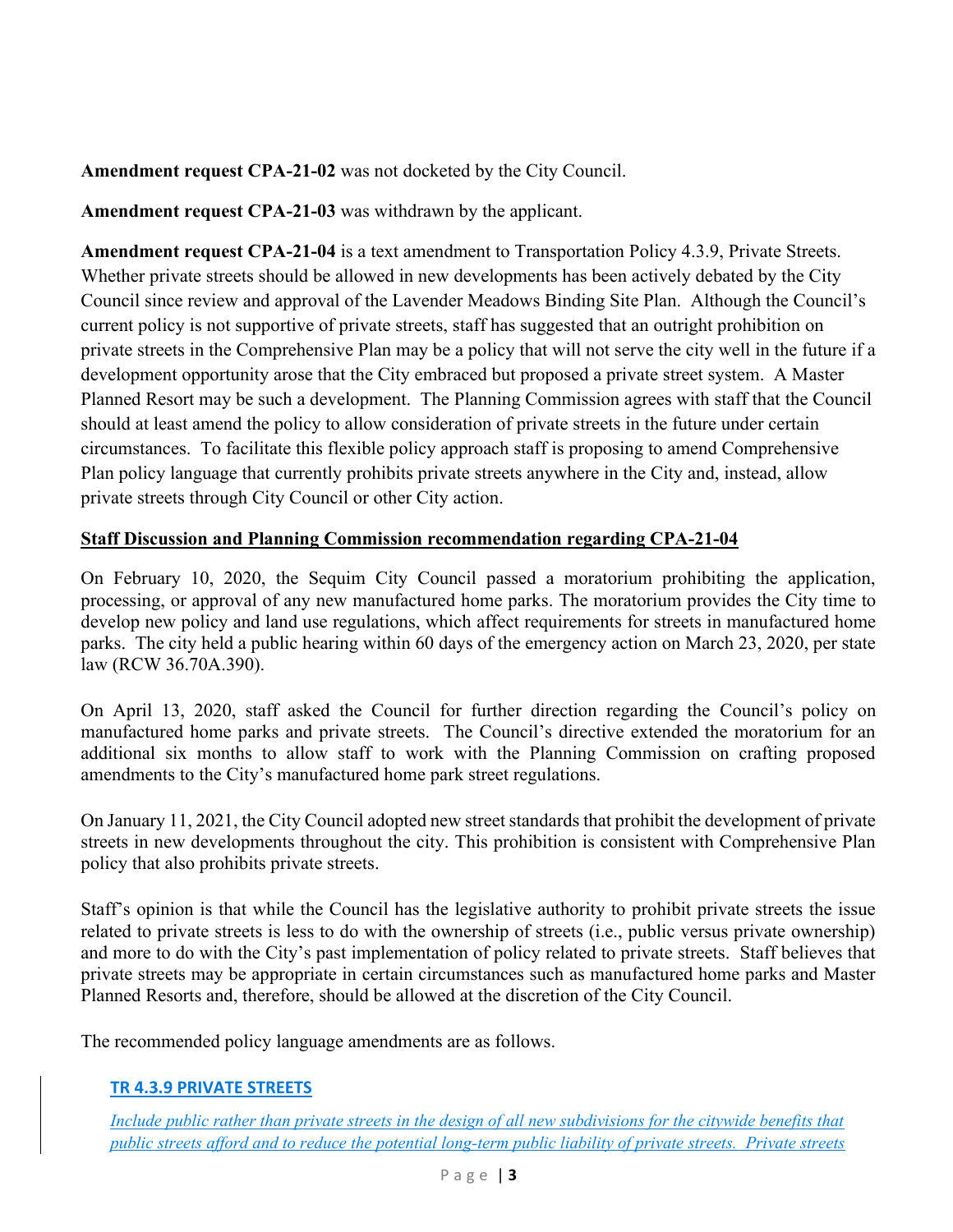*may be allowed by City Council action in developments such as, but not limited to manufactured home parks and Master Planned & Resort Communities.*

**Discussion:** Creating subdivisions that include only public streets enhances neighborhood and community connectivity, creates shared public spaces for neighbor interaction, increases routes for community walking, and affords greater dispersion and more route options for vehicles (which enhances safety). Streets are a primary structural element of community growth that determines the community's form, operation, and character, and if streets are not primarily public, the effectiveness of this role  $\pm$ s maybe diminished.

*Private streets may be included in a well-planned Citywide Street system that does not prevent public travel throughout the city. Much of the City's current difficulty with the existing private street system is the result of poor planning, poor implementation of local regulations and annexation of substandard unincorporated developments. None of these reasons should justify banning private streets in their entirety throughout the city.*

Residents as well as visitors are confused by the dis- tinction between public and private streets when, as is common, there is no visible distinction between the two. A requirement that all streets be public communicates to all citizens that they are welcome to move freely *within* as well as through their communi- ty. This quality ties to the community value of being friendly – residential streets are the most common opportunity to experience friendliness as the commu- nity grows.

The decision to create private streets within new sub- divisions is usually one driven by developer cost. The public street design standards often require wider travel lanes, width for on-street parking, formal curbs and gutters, and sidewalks on both sides, sometimes with the added specification that sidewalks be sepa- rated from the curb by a pedestrian buffer strip (with street trees for comfort and safety). When there is no city standard for private streets, some or many of these features are ignored in the design of subdivi- sions. There is a public "cost" to these exclusions . . . reduced pedestrian safety and comfort, lower com- munity visual quality, and higher levels of required street maintenance.

By 2015, 40% of streets in Sequim were private. Some of these posed significant maintenance liability due to inadequate construction. Understandably, when streets begin to fail, some homeowners look to the city to make repairs. Even when the city has no legal duty or even authority to maintain private streets, the burden felt by residents is significant.

This issue grows with the increasing age of the pri- vate street system, and lack of homeowner associa- tion reserves – if there even *is* an active association – and deferred maintenance add to the financial liabil- ity that homeowners face.



Private streets preclude neighborhood and community connectivity.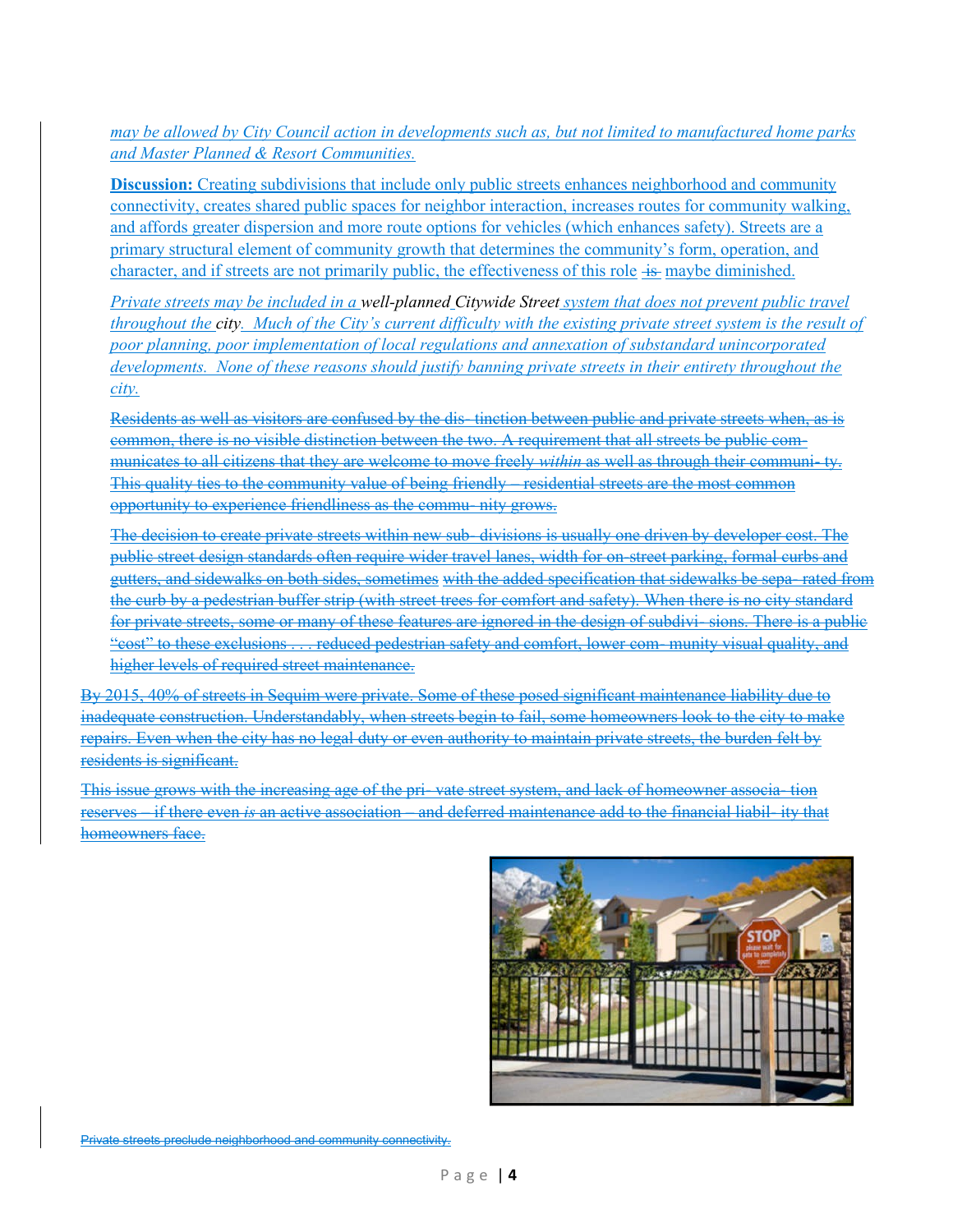The city's subdivision regulations are the instrument to instill the public streets requirement in all new developments.

### **Planning Commission Recommendation**

The Planning Commission, on a vote of 3 in favor and 1 against, recommends the City Council docket proposed text amendments to the Transportation Chapter of the City's Comprehensive Land Use Plan addressing private street.

**Amendment request CPA-21-05** consists of a variety of text amendments to the Comprehensive Plan Land Use and Housing policies to allow more flexibility in housing opportunities throughout the R4-8 singlefamily zoning district by allowing multiplex housing and allowing multifamily housing without a commercial component in the Community Commercial zoning district. If the Council agrees to allowing multifamily housing without ground floor commercial uses staff and the Planning Commission recommend changing the zones title to Community Mixed-Use.

### **Staff Discussion and Planning Commission recommendation regarding CPA-21-05 (CPA-21-01 will be resolved if CPA-21-05 is approved)**

The City Council has expressed interest in encouraging more opportunities to provide affordable housing throughout the City of Sequim and believes that allowing more opportunities to develop housing other than detached single-family residential development throughout a vast majority of the community's residential zoning districts will further this goal. Therefore, the Planning Commission is recommending the Council approve text amendments, as proposed by staff, to encourage more affordable housing opportunities within the City of Sequim.

The city can encourage housing that is affordable to local schoolteachers, public safety officers, service workers and health care professionals by supporting the development of more multiplex (duplex, triplex and fourplex) development.

In addition to encouraging more multiplex development, additional housing options could be created by the city allowing the construction of multifamily (more than four units) structures in more zoning districts and without requiring commercial uses on the ground floor. Multifamily development allows builders to provide more affordable housing options within the city by capturing economies of scale in the construction process. A main deterrent to developers who would be interested in building multifamily structures is the current requirement to include ground floor commercial uses for which there is little demand.

The process by which the city can encourage more multiplexes and multifamily housing to be built remains open for discussion and can range from allowing such residential uses outright, similar to the process for single-family residences, or through a more rigorous permitting process such as a special or conditional use process. If this amendment passes, the Planning Commission recommends that the name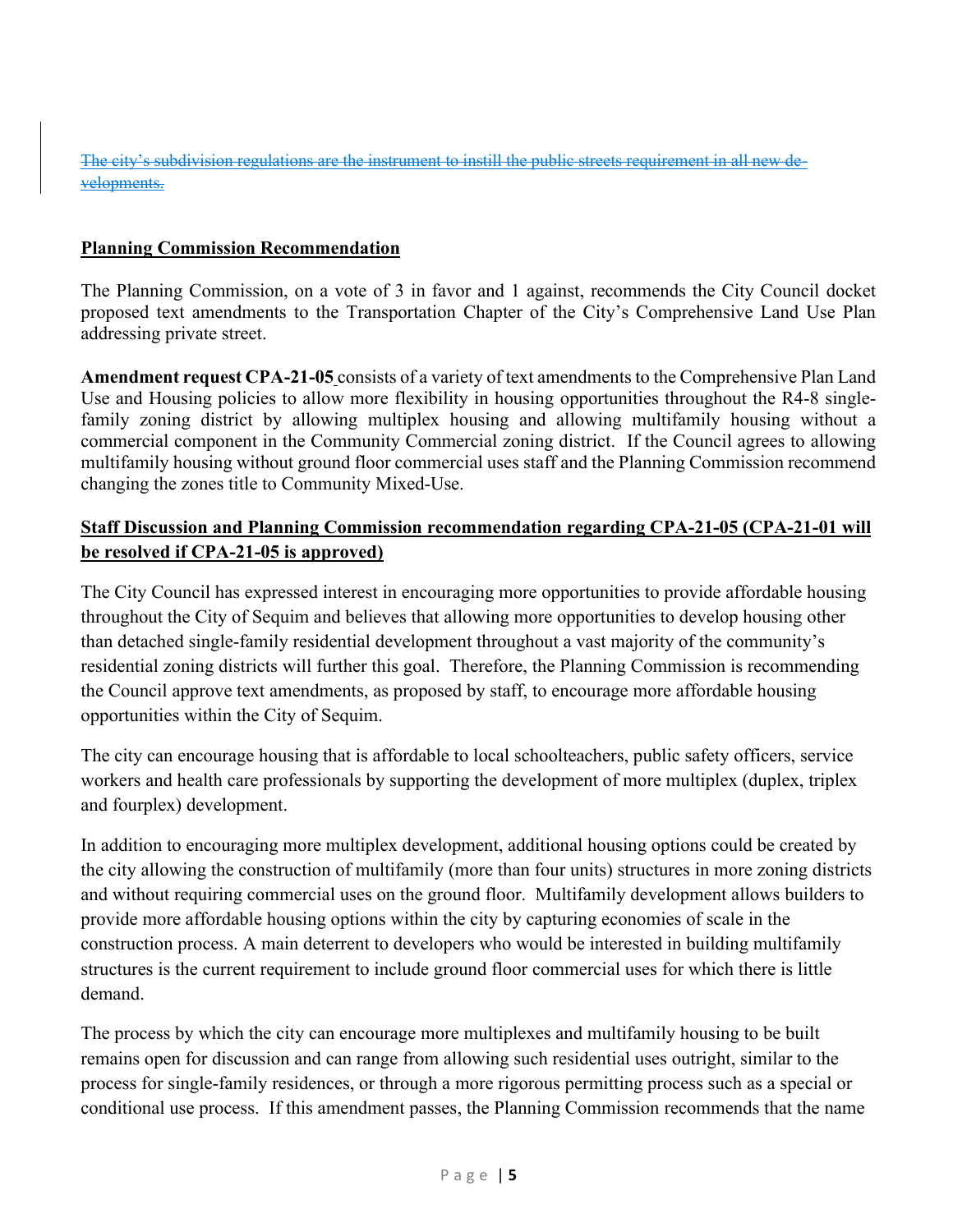of the Community Commercial zoning district be changed to the Community Mixed Use District to reflect its departure from a primarily commercial zoning district

### **Amendments to Land Use Chapter as Recommended by the Planning Commission**

### **VISION**

Parts of the Vision guide the city's future Land Use patterns:

- New homes will fill in undeveloped residential lands to strengthen neighborhoods by enhancing safety, creating more livable streets, providing opportunities for mutual support, and promoting a social fabric where "small-town friendliness" is experienced every day.
- Downtown will grow in activity and purpose not only to serve as the heart of the city and surrounding Valley but also to function as the core of a residential neighborhood that is the setting of most multi-family development.
- Greater diversity in age, household type, ethnicity, income, lifestyle, housing, mobility, and economic activity will increase community opportunities, variety, and interest.
- A wide variety of housing types will be encouraged throughout the city to serve all lifestyles. Housing will, ranging range from single-family homes on large lots to cottage housing, townhomes, accessory dwelling units, assisted living and <del>Downtown</del>-apartments, multiplexes, and condominiums; and
- Higher density housing will be directed to locations where services, convenience, and amenities make it an attractive lifestyle choice.
- To foster affordable housing opportunities and create neighborhoods marked by diversity the city will seek ways to mix small multiplex housing into traditional single-family neighborhoods and to allow multifamily housing without a commercial component in the city's Community new Mixed-Use District.

# **FUTURE LAND USE PLAN DESIGNATIONS, USES, DENSITIES AND PROBABLE ZONES**

| <b>Land Use Designation</b>                        | <b>Typical Land Uses</b>                                                                                                                                                       | <b>Planned Density Range</b>                           |
|----------------------------------------------------|--------------------------------------------------------------------------------------------------------------------------------------------------------------------------------|--------------------------------------------------------|
|                                                    |                                                                                                                                                                                |                                                        |
| Single-Family Low Density<br>Residential (SFR LDR) | Single-family homes; by CUP: neighborhood parks, schools,<br>public services, special needs housing and multi-family<br>consisting of fourplexes or smaller units.             | min. plat avg. of 4 du/ac.                             |
| Lifestyle District (LD)                            | Housing of all varieties and density; neighborhood retail.<br>health-care offices, clinics, hospitals; congregate care<br>and assisted living; public services and facilities. | Only limited by height, bulk,<br>and site requirements |
| Neighborhood Center (NC)                           | Neighborhood retail and services; multi-family housing in<br>integrated, planned MU developments; public facilities.                                                           | Only limited by height and site<br>requirements        |
| <b>Community Business-Mixed</b><br>Use (CBMU)      | Community retail and services; public facilities and<br>standalone affordable multifamily projects.                                                                            | ΝA                                                     |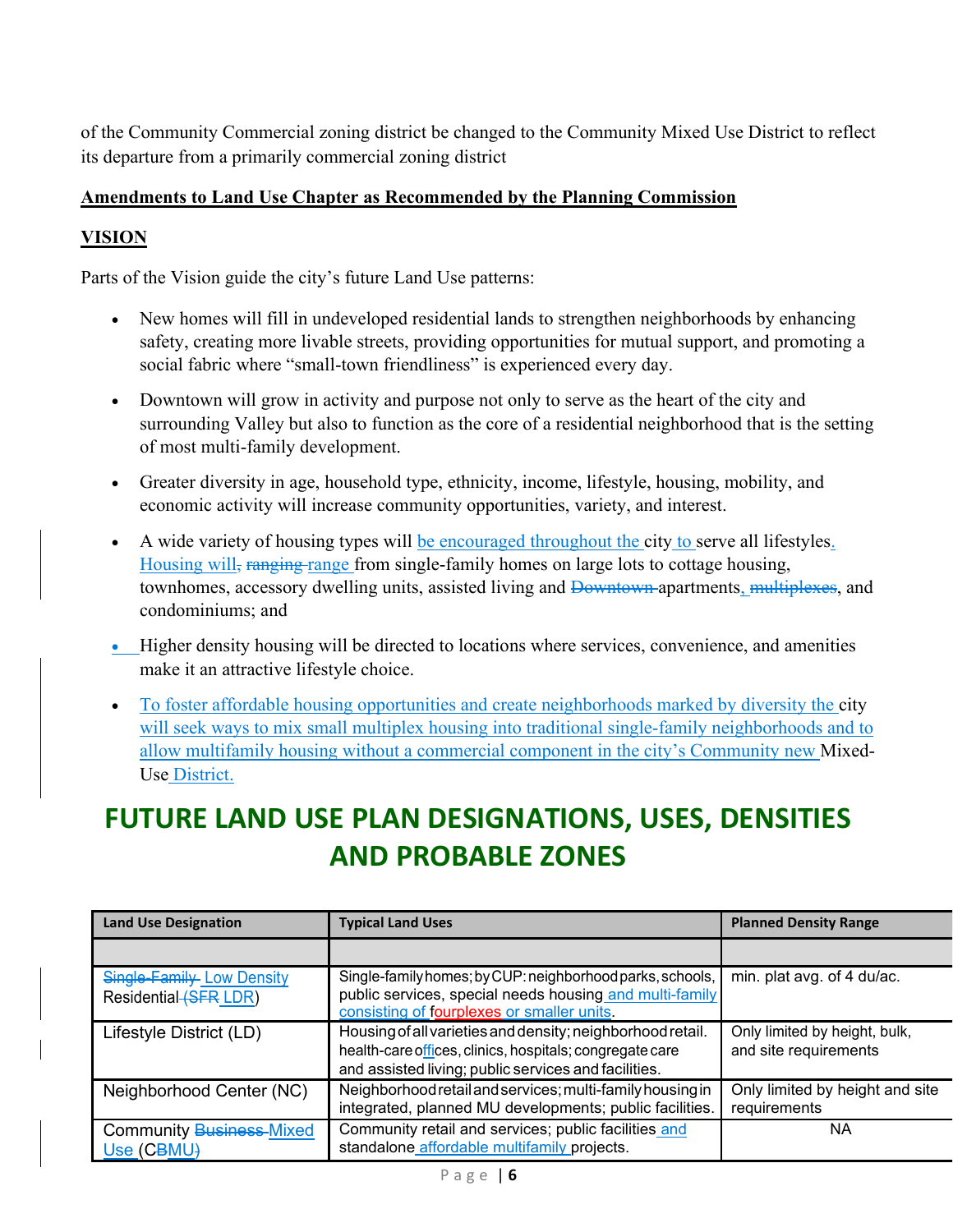| Regional Commercial (RC)                  | Regional retail and services                                                                                                | <b>NA</b>                                               |
|-------------------------------------------|-----------------------------------------------------------------------------------------------------------------------------|---------------------------------------------------------|
| Highway Commercial (HC)                   | Visitor and tourist retail, service, and lodging.                                                                           | NA.                                                     |
| Heavy Comm. / Warehouse<br>(HC/W)         | Contractor yard; wholesale; warehouse; light product<br>assembly and finishing                                              | <b>NA</b>                                               |
| High Tech Light-Industrial<br>(HTLI)      | Research, design, manufacturing, and assembly of high-<br>value products in indoor facilities with office like<br>exteriors | <b>NA</b>                                               |
| <b>Economic Opportunity Area</b><br>(EOA) | High-tech light industrial, institutional, regional retail, mix<br>of residential / retail / employment/educational.        | Only limited by height, bulk, and<br>site requirements. |
| Downtown District (DD)                    | As per 2011 Downtown Plan: full range of community-<br>serving uses with specified exceptions.                              | Determined by FAR and max.<br>height                    |
| <b>Planned Resort Community</b><br>(PRC)  | Residential of varying densities and types, local retail and                                                                | As adopted in master plan.                              |
|                                           | services, tourism activities (by master plan).                                                                              |                                                         |
| Agriculture Conservancy (AC)              | Low-intensity agriculture; open space                                                                                       | <b>NA</b>                                               |
| Neighborhood Park (NP)                    | Active sports and passive neighborhood recreation                                                                           | <b>NA</b>                                               |
| Major Park / Open Space (P/<br>OS)        | Community-wide sports and passive recreation; preserva-<br>tion of natural areas, habitat, ecology                          | <b>NA</b>                                               |

Fig 3.B Future Land use Plan Designations, Uses, Densities and Probable Zones

# **RESIDENTIAL USES**

**LU goal 3.2 low-density residential: Maintain Sequim's "friendly, small-town" qualities by fostering the growth of low-density neighborhoods consisting of, single and small multifamily-family neighborhoods that are social, walkable, and safe and provide a variety** 

### **POLICIES**

### **LU 3.2.1 SINGLE-FAMILY RESIDENTIAL NEIGHBORHOODS**

*Support the character and lifestyle of existing singlefamily residential neighborhoods by limiting multifamily housing to fourplexes or smaller units and special housing populations such as low-income or subsidized senior housing as conditional uses and /or through innovative zoning techniques such as a planned residential development process (PRD).*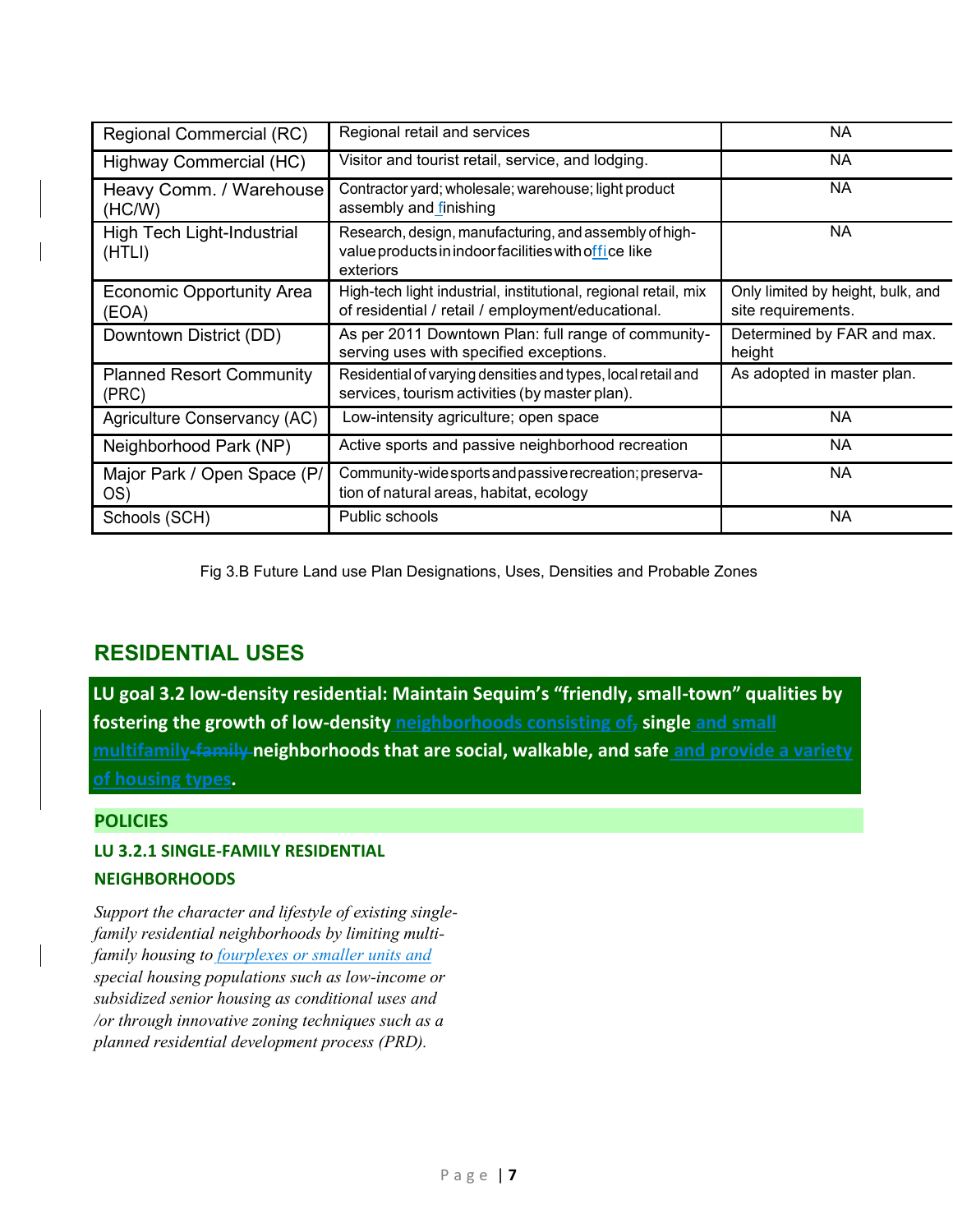#### **LU 3.2.2 RESIDENTIAL INFILL DEVELOPMENT**

*Encourage residential infill development – through new single-family and small multifamily (fourplexes of smaller) new housing that fills the "voids" in the fabric of existing residential districts – both to preserve surrounding rural lands from sprawling development and to increase the efficiency (and, thus, affordability) of providing the full range of desired urban services.*

**Discussion:** Infill development accomplishes two of the "higher-level" ambitions of citizens as they experience the City's growth: accommodating new residents that might otherwise seek housing outside the UGA which consumes the rural landscape that is the reason for Sequim's being, and to avoid the higher cost associated with the extension and maintenance of utility systems and road networks and the provision of urban services that are reflected in tax rates or lower levels of service. The UGA has the capacity to ab- sorb twenty years of population growth with new housing filling in ("infill") the many voids of undeveloped land within residential areas. without changing the character of these places.

#### **LU 3.3.1 MARKET-RATE MULTI-FAMILY**

*Focus market-rate higher-density multi-family development to locate with-in Downtown and in the existing Lifestyle District. Consider higher density housing for inclusion in the community business zone east of the downtown core.*

#### **LU 3.3.4 DOWNTOWN NEIGHBORHOOD**

*Attract higher-density multi-family housing to Downtown to in- crease its social vitality, economic growth, and identity as a lifestyle neighborhood as well as heart of the Valley.*

#### **LU 3.5.1 NEIGHBORHOOD BUSINESS**

*Protect locations that have future potential for Neighborhood Business centers that not only provide shopping, eating and entertainment convenience to neighborhood residents, but also to the greater Sequim community. but also serve as venues for spontaneous social encounters among local residents where "small-town friendliness" is experienced.*

#### **LU 3.5.2 COMMUNITY BUSINESS**

*Provide for the major retail and, service and high-density residential needs of the community and Valley in locations outside the district directly accessible from Washington Street. Higher density multifamily development is not required to have commercial uses on the ground floor.*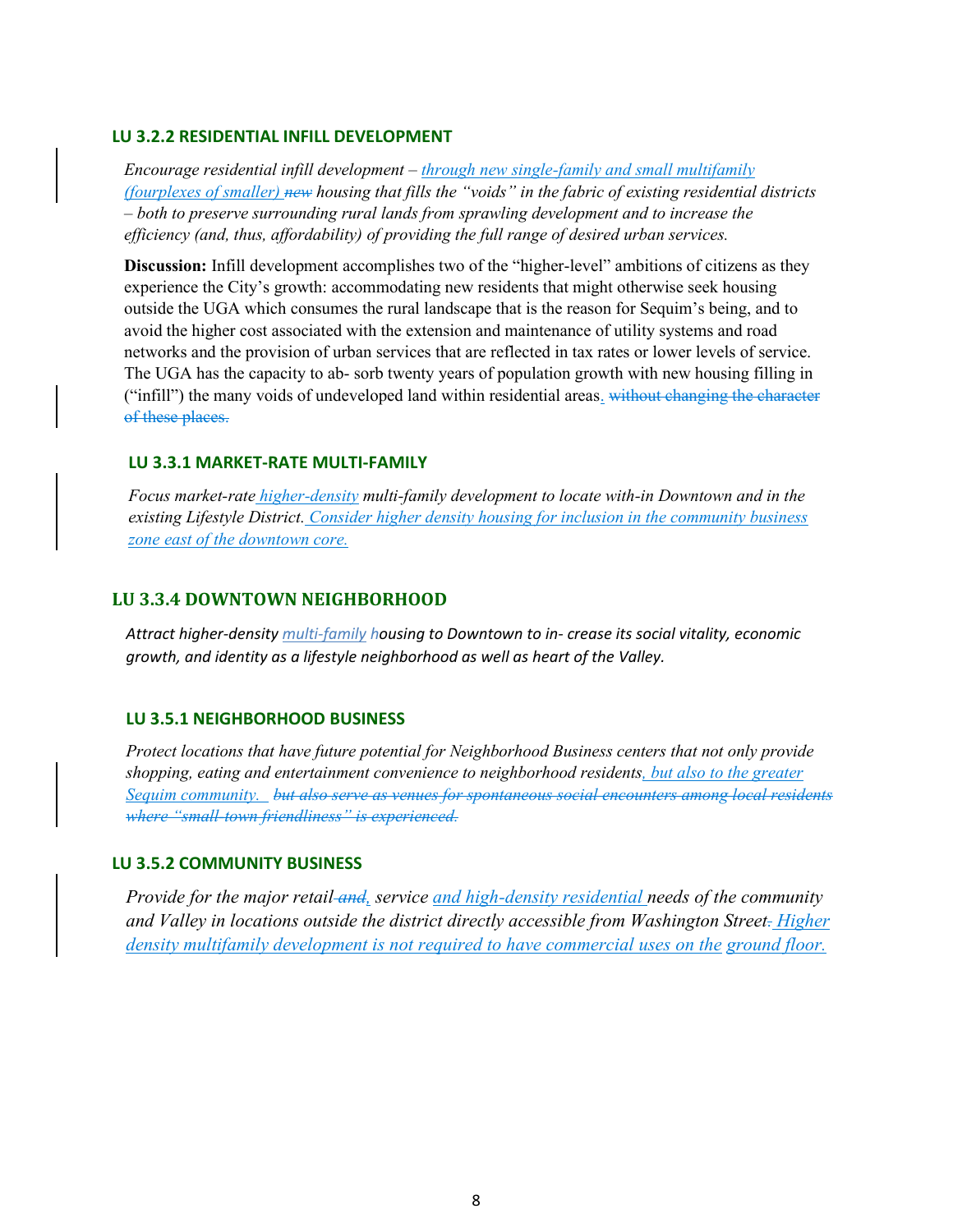#### **Amendments to Housing Chapter as Recommended by the Planning Commission**

# VISION

Parts of the Vision guide the city's response to meeting the Housing needs of the community:

- Greater diversity in age, household type, ethnicity, income, lifestyle, housing, mobility, and economic activity will increase community opportunities, variety, and interest.
- Downtown will grow in activity and purpose not only to serve as the heart of the city and surrounding Valley but also to function as the core of a residential neighborhood that is the a setting of most multifamily development.
- a wide variety of housing types will serve all lifestyles, ranging from single-family homes on large lots to cottage housing, townhomes, accessory dwelling units, multiplexes, assisted living and Downtown apartments and condominiums.
- higher density housing will be directed encouraged to locateions where services, convenience and amenities make it an attractive lifestyle choice; and
- Sequim will grow as a community of all ages, from families with children, to your adults, to singles of all ages, to empty-nesters, to active seniors, to those needing specialized care, and to those nearingend-of-life.

### H 6.1.1 VARIETY OF HOUSING OPTIONS

*Promote a variety of housing types to serveaffordable to all segments of the population.*

### H 6.1.6 TOWNHOMES

*Encourage townhomes in the Downtown District, the Lifestyle District and in other areas surrounding near Sequim's Downtown such as the downtown mixed-use districts and the community mixed use district.*

### H 6.1.7 LOW-RISE MULTI-FAMILY

*Promote low-rise apartments in the Downtown District and in, the Lifestyle District and the Community Commercial District to provide access to services, shopping, and transit.*

# H 6.2.4 SITING SUBSIDIZED LOW-INCOME AND SPECIAL NEEDS HOUSING

*Establish, define, and follow criteria for siting housing for low income and special needs populations to minimize the concentration of projects in one neighborhood or area of the City.*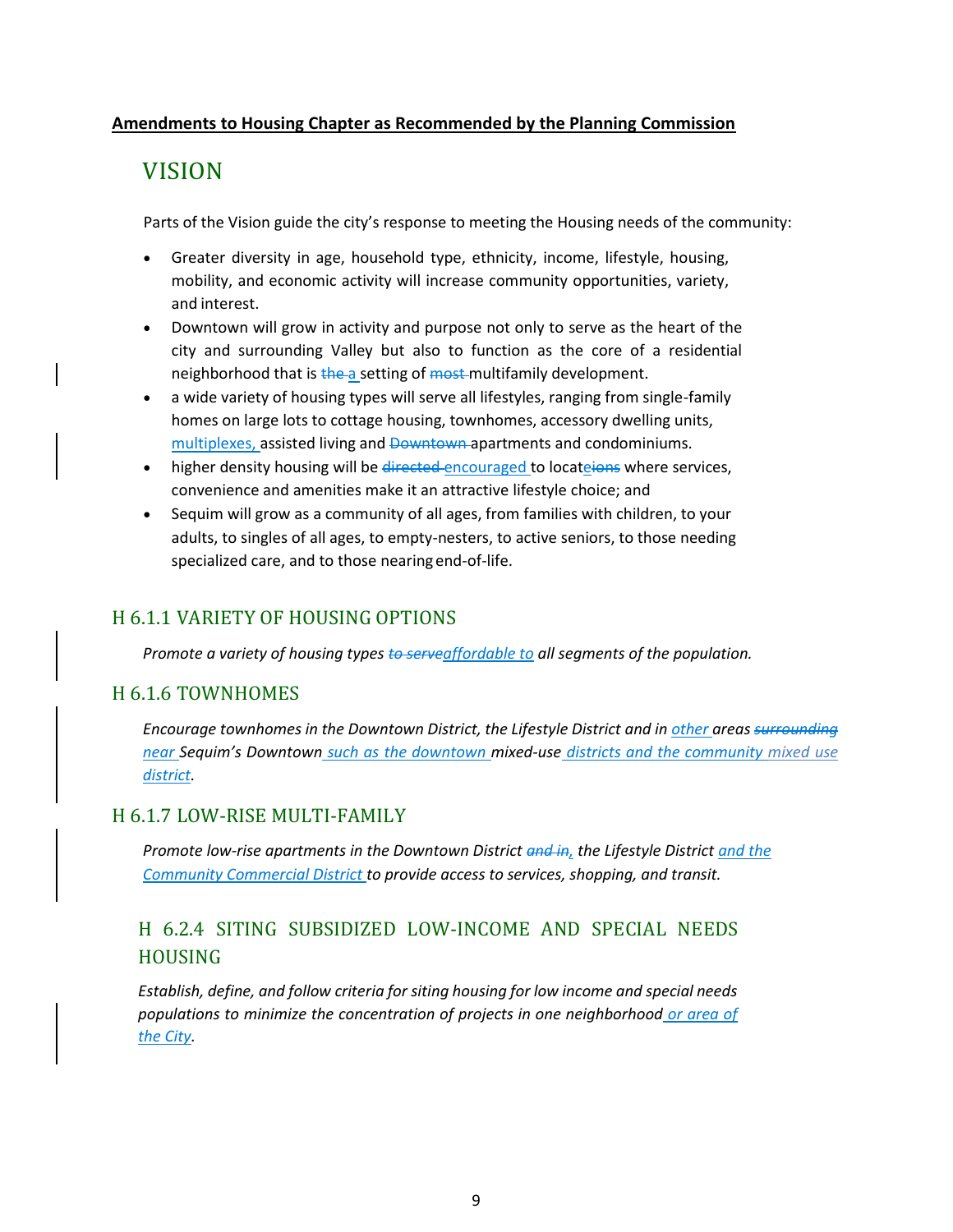### **Recommendation**

The Planning Commission, on a vote of 4 in favor and 0 against, recommends the City Council approve text amendments as proposed by staff, and contained in this staff report, to the Land Use and Housing Chapters of the City's Comprehensive Land Use Plan

**Amendment request CPA-21-06** is a map amendment to redesignate approximately 4.0 acres from Hight Tech Light Industrial (HTLI) to Low density residential (R4-8). The Planning Commission recommends this amendment request be considered during the State required periodic review of the City's comprehensive plan. Staff plans to initiate the periodic review later this year.





While CPA-21-01 also requested a map amendment to the Comprehensive Plan that applicant's goal can be achieved through staff's proposed amendments supporting the City Council's goal of providing more affordable housing opportunities throughout the city as addressed in CPA-21-05. CPA-21-06 will not benefit from staff's suggested amendments contained in CPA-21-05.

**Staff Discussion and Planning Commission recommendation regarding CPA-21-06:** The Planning Commission, based on staff's recommendation, is recommending this request be docketed for consideration during the City's required periodic review of the City's Comprehensive Plan. The periodic review is required to occur no later than June 2025 and it is anticipated that this comprehensive review of the Comprehensive Plan will require assistance